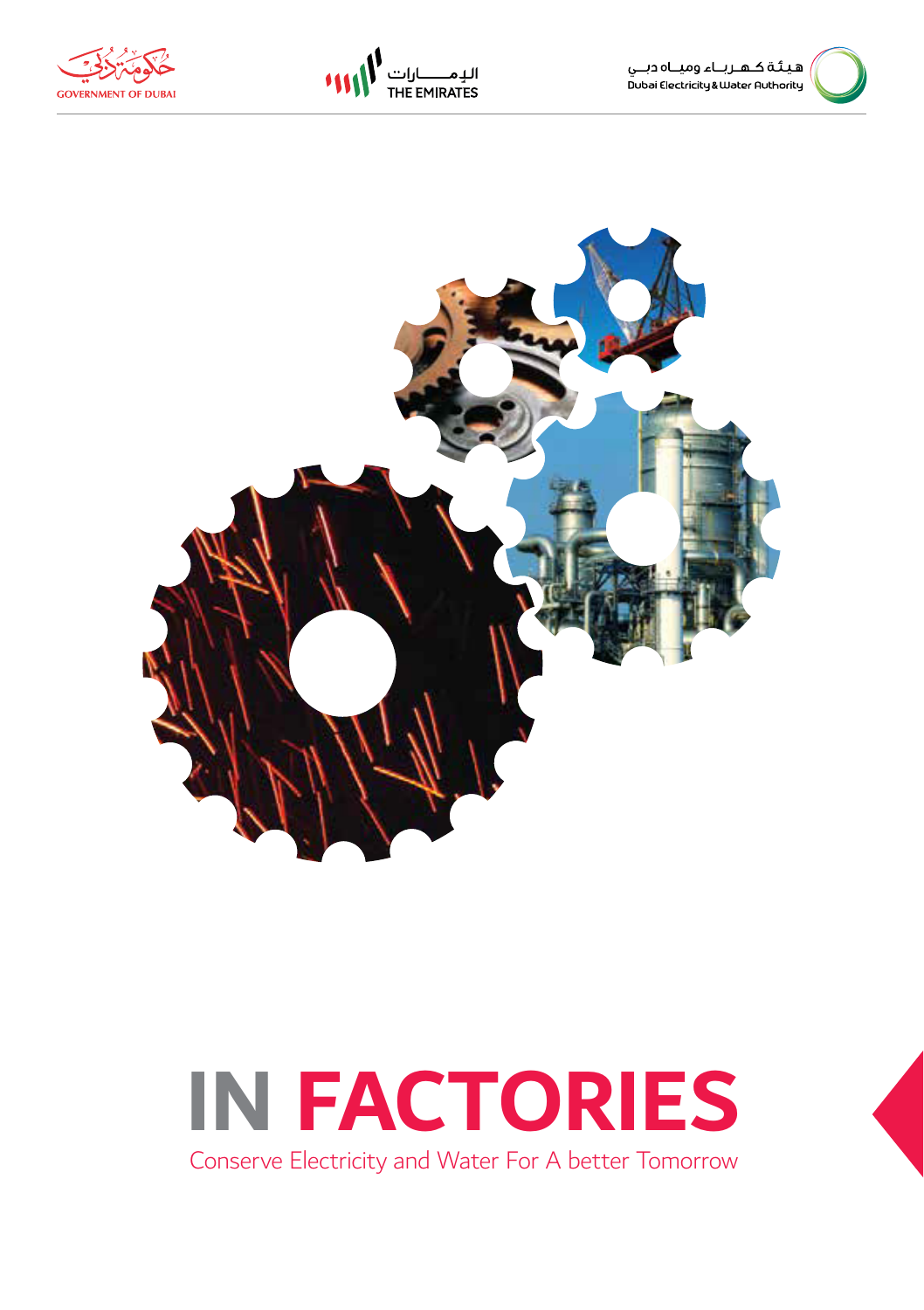#### **INDEX**

**Disclaimer:** This booklet is a general guideline about household energy and water efficiency only. It may contain errors and omissions and may not be suitable for the circumstances of many households. The services of a competent professional should always be sought before any actions are taken in relation to household energy and water efficiency. The publisher of this booklet and Individual contributors do not accept liability in any way for any errors or omissions in the booklet and do not accept any liability to any person in respect of anything done directly or indirectly by a person in reliance upon whole or any part of this booklet.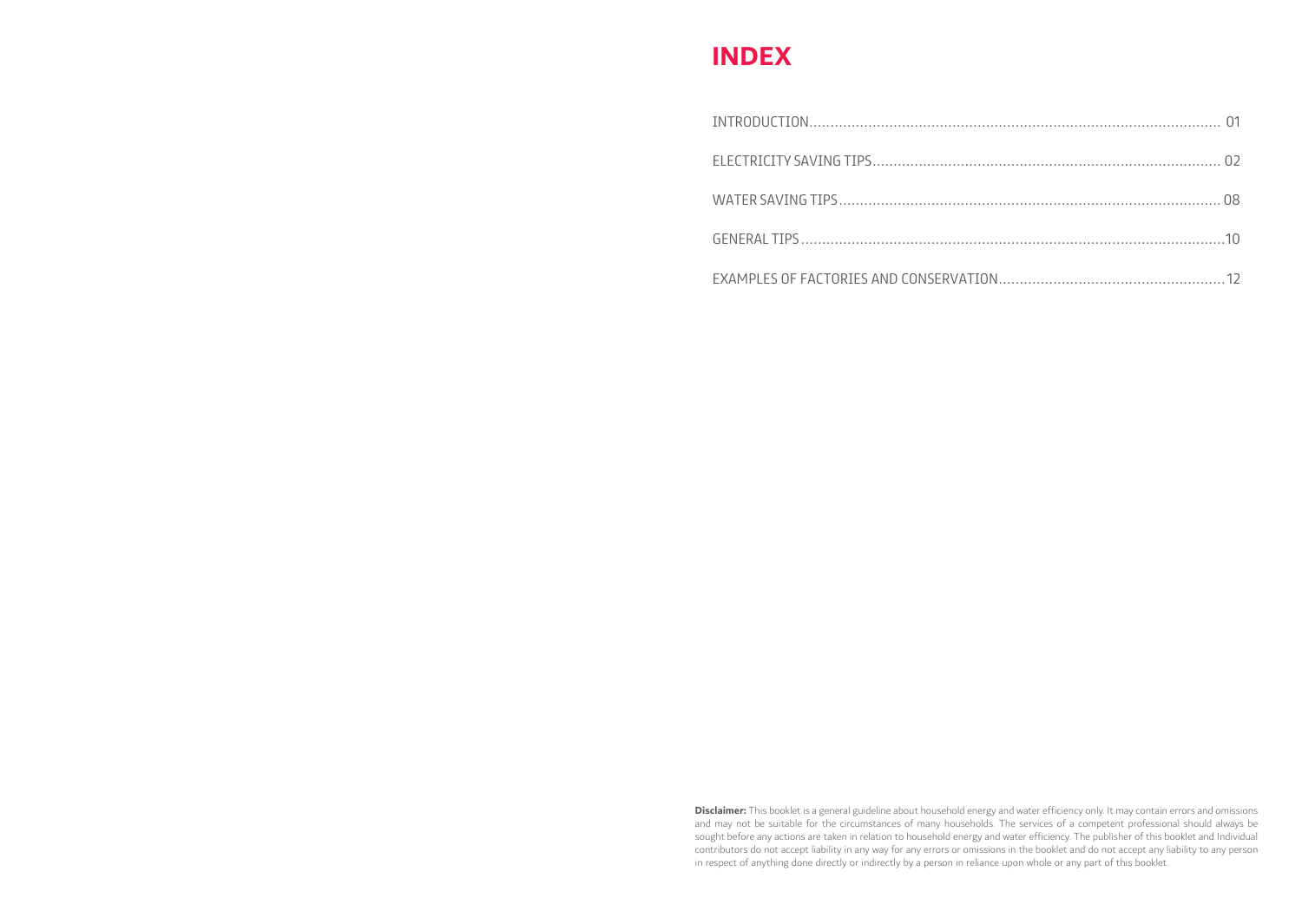

#### INTRODUCTION

Energy and water resources in the UAE and around the world are slowly depleting as demand increases, and it is up to us to work hard to conserve what we have. The UAE is one of the major consumers of electricity and is the world's third largest per capita water consumer after the USA and Canada.

Contrary to what many think, our resources will not last forever. So it is in every industry's domain to be responsible and do its part in helping us conserve our water and energy, so that generations after us can also use what we have today.

**Factories across the world are becoming increasingly-aware of their responsibility towards resource conservation and now it's your turn. Following are some tips to help lower your factory's consumption and save on water and energy costs. We hope that these environmentally responsible practices will prove beneficial to your business as well as to our resources and environment.**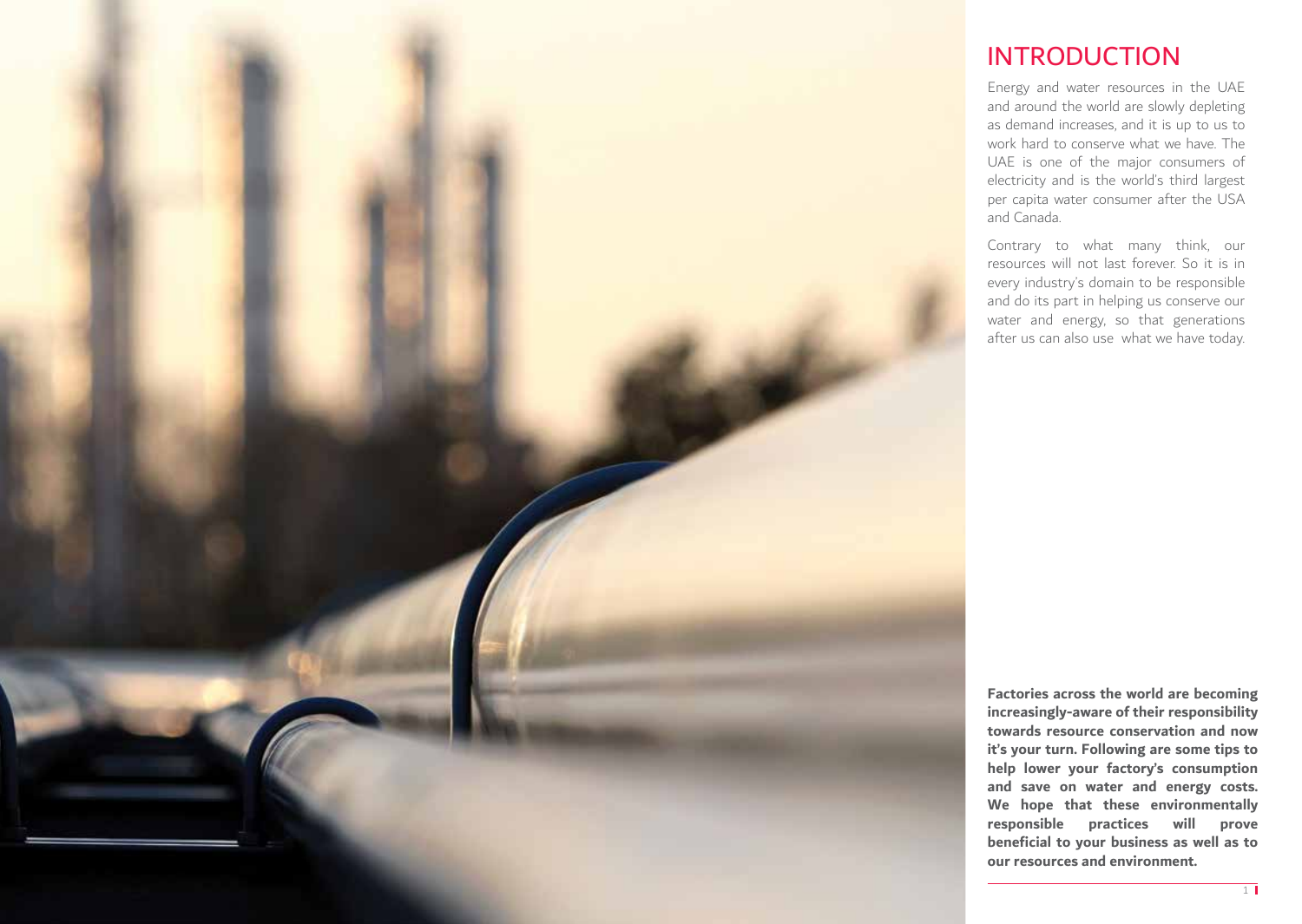## ELECTRICITY SAVING TIPS

Set the thermostats at 24°C or 75°F during working hours, and shut off at the end of the workday.

If air conditioning units are over 10 years old then energy costs will be higher than the energy costs of most high-efficiency air conditioners available today.

> • Use high-efficient ESMA 5-star rated appliances and equipment. In most factories, production equipment is the greatest contributor to electricity costs

- Install Variable Frequency Drive (VFD) or Variable Speed Drive (VSD) on motors having variable loading applications to optimize energy consumption
- Avoid operating secondary noncritical equipment during peak hours, from 12 pm to 6 pm during summer months (May-September), if possible

• Schedule Annual Maintenance of HAVC equipment before summer to be ready for summer months and schedule periodic maintenance of other equipment in summer months

to ensure efficiency operation

- Maximise production outside peak hours, or lower production during peak hours in the summer if possible
- Set the thermostats at 24ºC or 75ºF during working hours, and shut off or set the temperature to 27 °C at the end of the workday
- Avoid keeping thermostats close to equipment and machinery
- Make use of natural daylight as much as possible, and switch off lighting in areas where natural lighting is available
- If air conditioning units are over 10 years old, replace the units as savings from new efficient units will offset the additional cost in a couple of years
- Install efficient LED lights. LEDs lights consume at least 50% less energy than fluorescent, Halogen and incandescent lights and its lifetime is more than 5 times longer than other lights
- Conduct water and electricity audits and prepare periodical reports on the factory's energy and water consumption to monitor electricity and water usage
- Replace air-cooled chillers with watercooled chillers whenever possible
- Fix all leaks in compressed air lines and pressure vessels
- Replace belt drives on motor systems Consider using Cogged V-belts. They are more expensive than standard belts but can reduce motor output losses by almost a half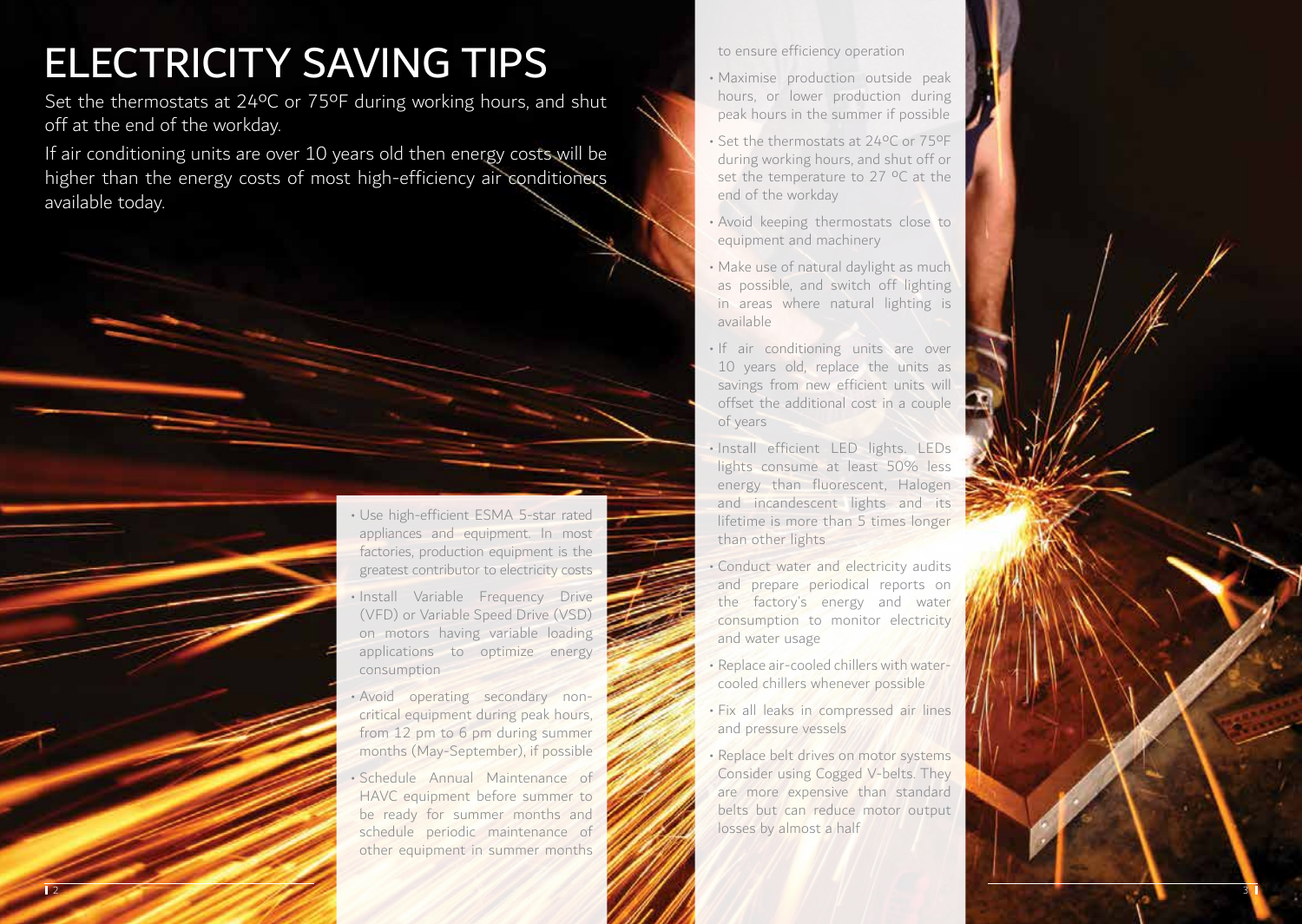

- Switch off unused equipment
- Make sure there are no loose connections in the electrical lines in and around the factory
- Regularly provide preventive maintenance to all machinery and equipment.
- Replace old machinery or ones that breakdown often with new more efficient equipment
- Clean all machinery and equipment regularly to maximise their efficiency
- Insulate all hot and cold water tanks& lines and water heaters
- Make sure office equipment are used efficiently in the office areas. (e.g. copiers, fax machines, computers, printers etc.). Switch them off after use
- Make sure that all lighting and air conditioning is switched off in areas not regularly used
- Consider installing solar water heaters and outdoor solar lighting. Look into other solar powered equipment and applications or ones that run on other renewable energy resources
- Seal and weather strip doors and windows that leak air. Monitor external doors, windows and outside walls for gaps, cracks and unnecessary openings to minimise cooled air escape
- Encourage staff to use stairs instead of elevators if they are not carrying loads

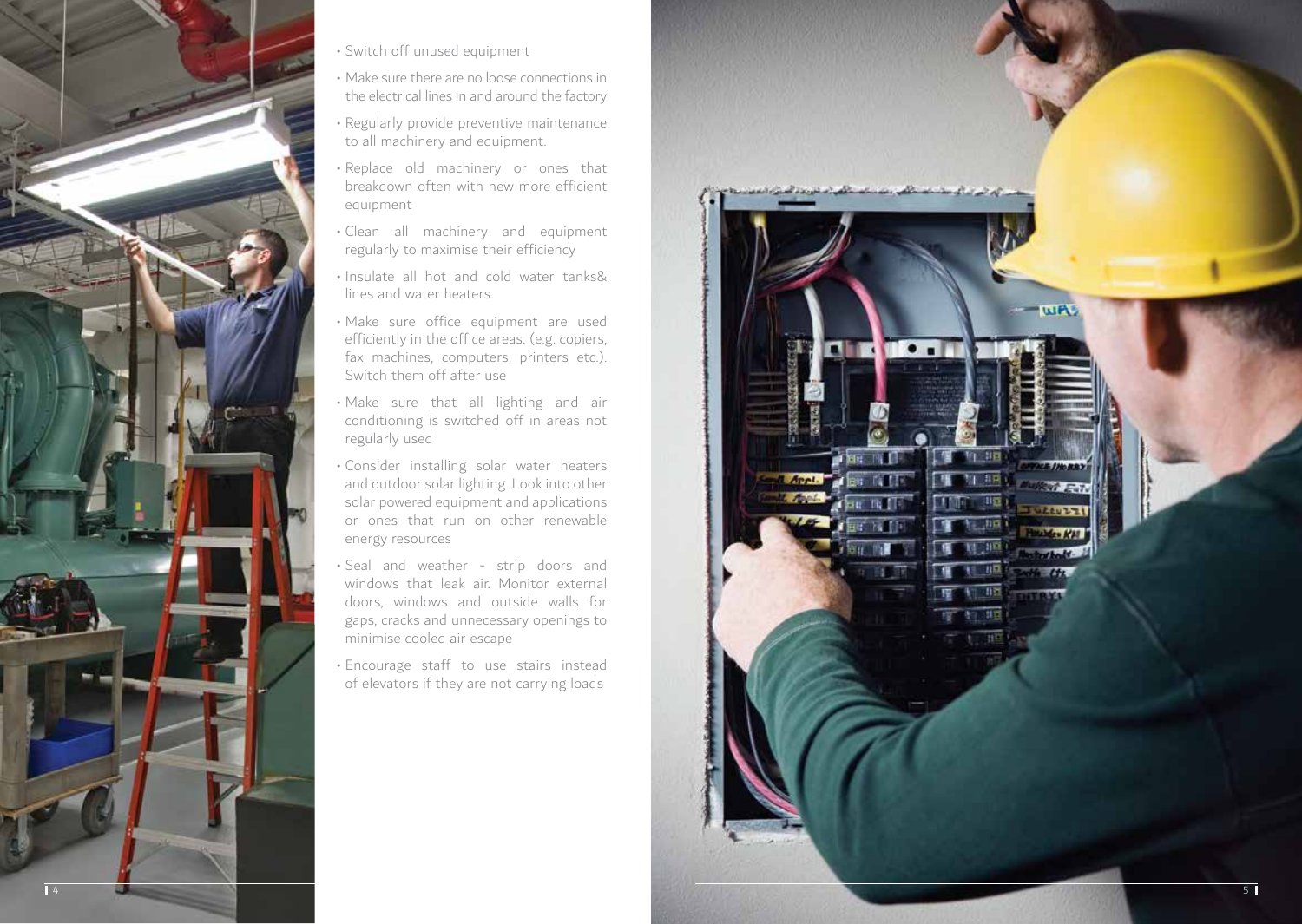# WATER SAVING TIPS

Place a small plastic bottle filled with water or sand in the toilet flush tanks to reduce the amount of water used in each flush. Or consider replacing old toilets with new high-efficiency toilets that save water and have a dual flush system.

- Install a calibrated water control system for all washrooms that control water pressure and flow, or fit taps and showerheads with water flow reducers or aerators. Water flow reducers on taps can save 30% of water. Install tap timers in public / staff washrooms
- Consider replacing old toilets with new high-efficiency toilets that save water and have a dual flush system
- Use treated sewage effluent (TSE) water,

which is provided by Dubai Municipality to irrigate the gardens and plant

- Install timers on irrigation systems. Use drip irrigation systems for water efficiency
- Regularly check pipes and other systems for leaks and provide repair work immediately. Provide regular maintenance to the factory's plumbing system
- Consider installing water re-circulating, re-cycling or re-claiming systems, so that the water may be used for various

purposes instead of going to waste

- Re-use waste water generated during production
- If your company uses water to wash down waste material, use sprayers that are high-pressure but low volume
- Try and remove waste in dry mode if possible. This saves water and avoids chemicals going down the sewerage system. Use water Pulses – flow of water in short bursts, to lower the amount of

water that is needed for washing

- If your factory operations consume a lot of water daily, consider expanding water agency storage tank operating reserves, as this ensures less pumping power will be required during peak hours. Invest in specialised software programs that help monitor water levels and supply
- Review DEWA monthly bill to detect any abnormal consumption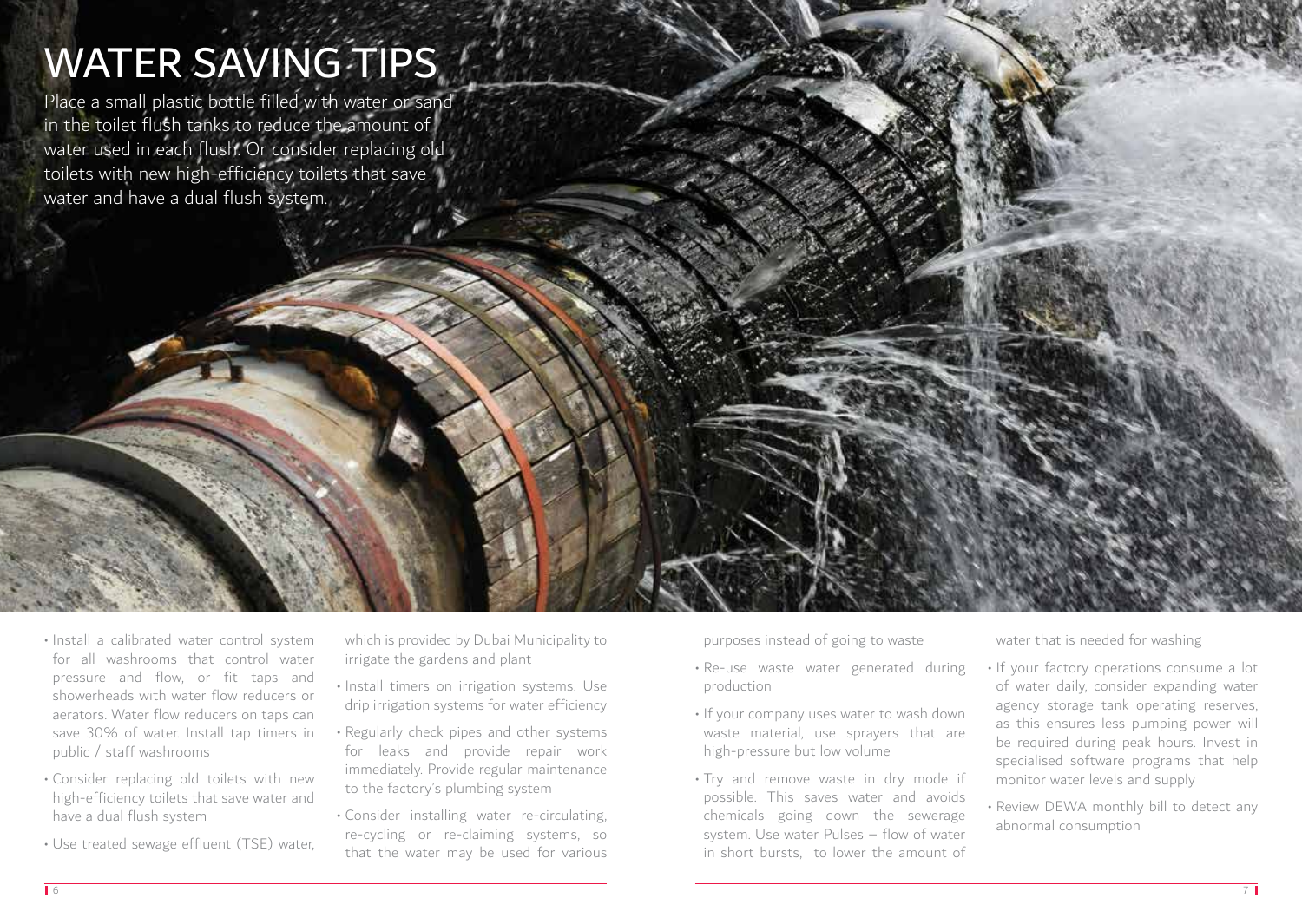### GENERAL TIPS

Recycle materials (glass, plastic, aluminum, cans, waste materials from production, etc.).

**ENTERED SECONDO DO DO DO DO DO DO** 

- Educate and provide training to all employees on water and electricity conservation
- Consider offering staff incentives for helping to conserve and improve efficiency. Encourage them to participate in suggestion schemes that would help save water and energy
- Draw up a checklist for all staff to remind them about water and electricity conservation practices. This checklist should be posted at all areas of the company/factory
- Little stickers/notes should be put up in specific areas to remind staff. For example, put up a note that reads "Switch off all equipment after use" in the main machinery or production areas
- Properly dispose hazardous waste and conduct pollution control measures
- Minimise the production of waste and emissions as much as possible
- Regularly conduct inspections of all departments to make sure that energy and water conservation methods are being followed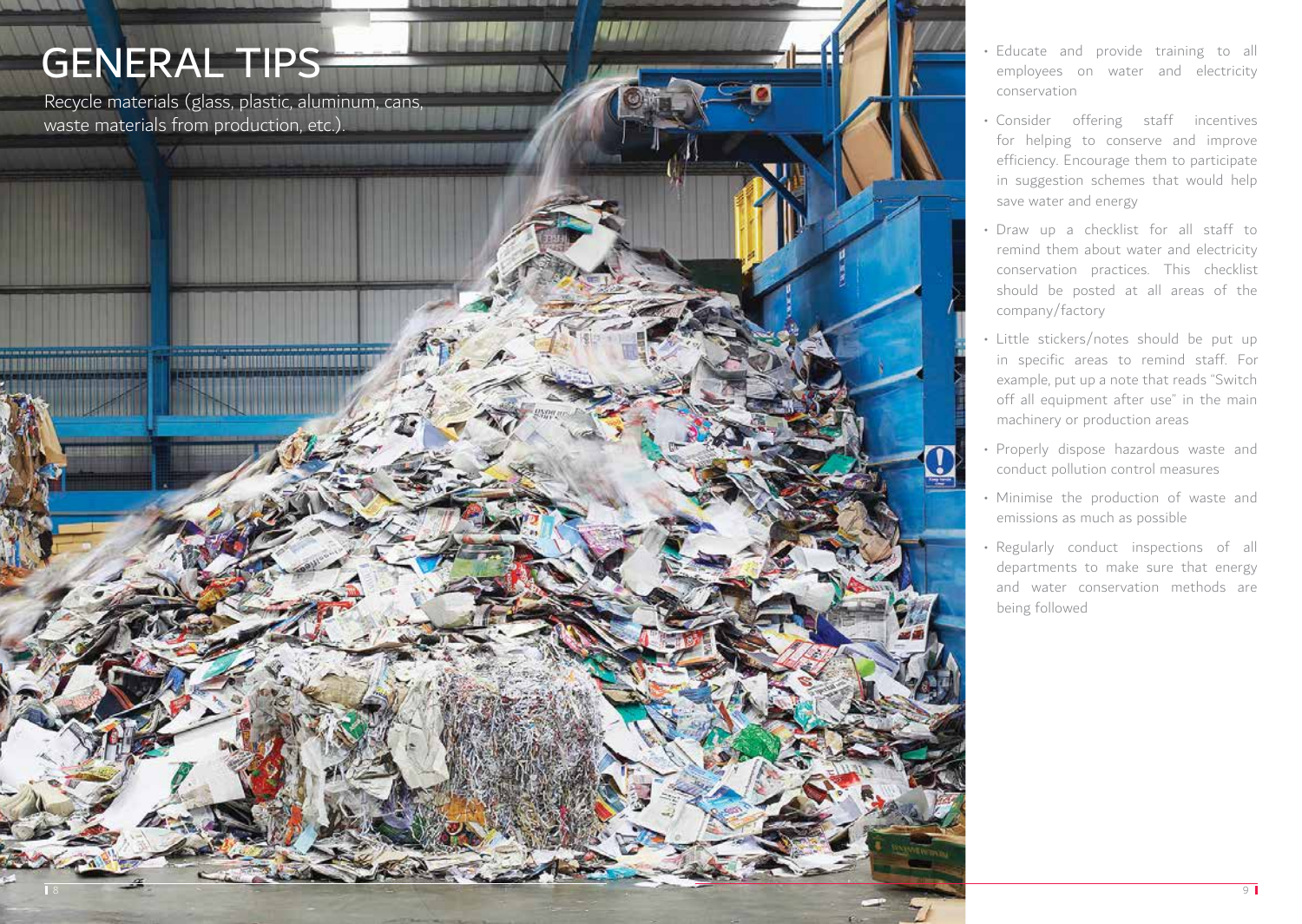

- **El-Nasr Company** for Spinning and Weaving in Egypt installed automatic shutoff valves in their bleaching ranges. The bleaching ranges at the company consumed process water and steam even when they were not in use. The shut-off valves were installed at various control points to avoid water, steam and chemical wastage. Another water saving measure they took, was recovering steam from various processing departments into condensate and storing it in a water collection tank that is used for other purposes
- Rail Wheel Factory, in Bangalore, India, provide continuous monitoring of the operations of arc furnaces, circulating water pumps and other equipment, plus quick action taken towards air and water leakages, which has resulted in considerable energy and water savings. They have also installed solar water heaters
- **Komatsu Company** plemented measures such as cutting stand-by electricity of manufacturing equipment, replacing lights with high efficiency lighting, the plant roofs were painted with heat-insulated paint and washed items are dried using air blowing. They also reuse waste water
- In a **tuna pet food plant** in Thailand**,**  measures were taken to lower their high water consumption. They installed pressurespraying nozzles for spray cooling, reduced valve opening for can washing, and educated the plant staff on water conservation measures and floor cleaning. Overall water consumption was reduced by 32%
- **• Yachiyo Industry Co**. an automobile factory, took measures to get zero waste water, which was achieved for the first time in the automobile industry. They maximised water-recycling efficiency in its repair parts

production area. They also installed waterpurifying devices to treat water for use in other factory areas

- **Ford's Bridgend Engine Plant** in Wales has installed 26 solar units on the roof of their facility. Each unit consists of 1,540 photovoltaic cells that convert sunlight to electricity. It is the largest grid-connected solar installation in an automotive plant in Europe, and the first of its kind in this industry in the world. This measure has prevented emissions being discharged into the air and has made significant reductions in the plant's overall electricity consumption
- Auto maker **Toyota** has replaced multiple production lines with single lines that are able to produce various vehicles. This has decreased their energy consumption by around 40%. A welding system was also put in place in all of its plants that speeded up production, cut energy and other costs. Since less electricity was being consumed, it led to a 50% reduction in CO2 emissions
- **Honda of America** (Honda's production base in North America), manage the use of water and energy to maximise efficiency, and have saved 53% in energy costs by replacing hydraulic motors with electric motors to transport paint to the coating process area. At Honda Thailand, they installed fluorescent lighting, and have installed skylights in the roof of the factory. Natural light comes in through them, which means that lights do not have to be turned on during the day. At **Honda Verno** Kobe, a unit was installed to monitor energy consumption, which revealed that lighting was being consumed even on holidays. After this finding, the company turns off electricity at the distribution board on the day before the holiday. A timer is also installed, and delivery of automobiles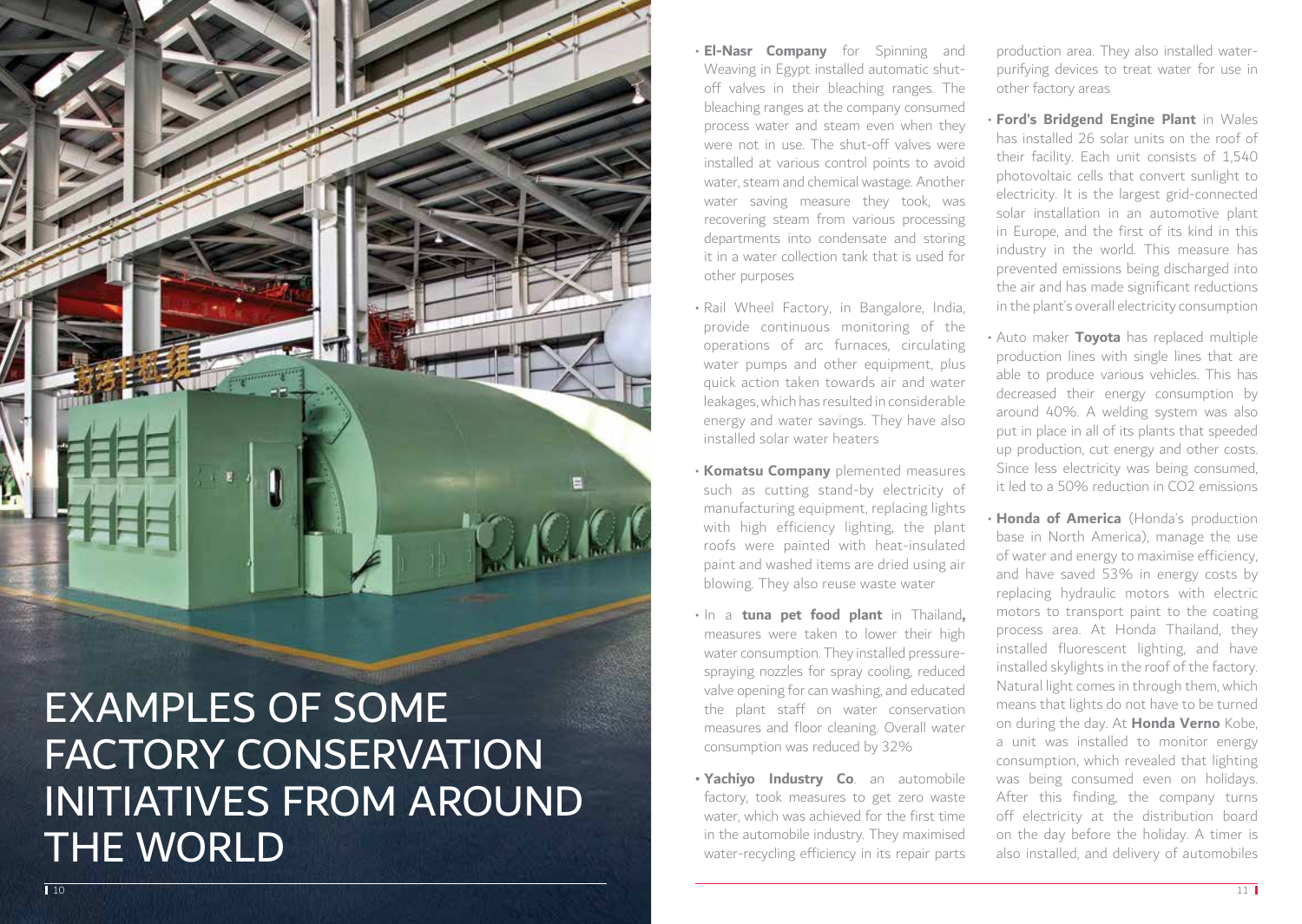is not set at a one fixed time, so that energy consumption can be spread. These measures have cut back power costs at the company by 12%

- **• Asociacion de Productores de Cervantenos** is a small agro industry plant in Costa Rica. It refurbished unused washing machines, installed a high-pressure water spout to clean conveyors and processing tools, fixed the thermostats of their Quick Freezing Machine, and installed water sprayers in all of the plant's waterspouts. These small in¬expensive measures have saved the plant around \$10,000 a year
- Vam Organic Chemicals Limited in India, manufacturers and distributors of organic chemicals, is a water intensive industry. Measures to lower water consumption included optimisation of a plant of their distillery, installed a cooling tower, recycling of sealing water of vacuum pumps, replacing fresh water for dilution use and other uses around the plant with recycled water. These initiatives save the plant around \$33,330 a year
- **• Texas Instruments**' factory in Dallas, USA, have big water pipes with few elbows that lower friction loss, and use small pumps, all of which reduce energy. Solar equipment were incorporated in their building design. Air is cooled and recovered naturally, and the factory was able to get rid of a huge industrial air conditioner. Almost all waste from construction is recycled as well
- **• Epson** is redesigning their semiconductor plants and is planning to set up "green factories" by 2010 that will reduce water and electricity consumption and reduce waste. They will set up clean rooms that will have their own air conditioning and water purification that are flexible with their output demands and where small-lot processing can take place